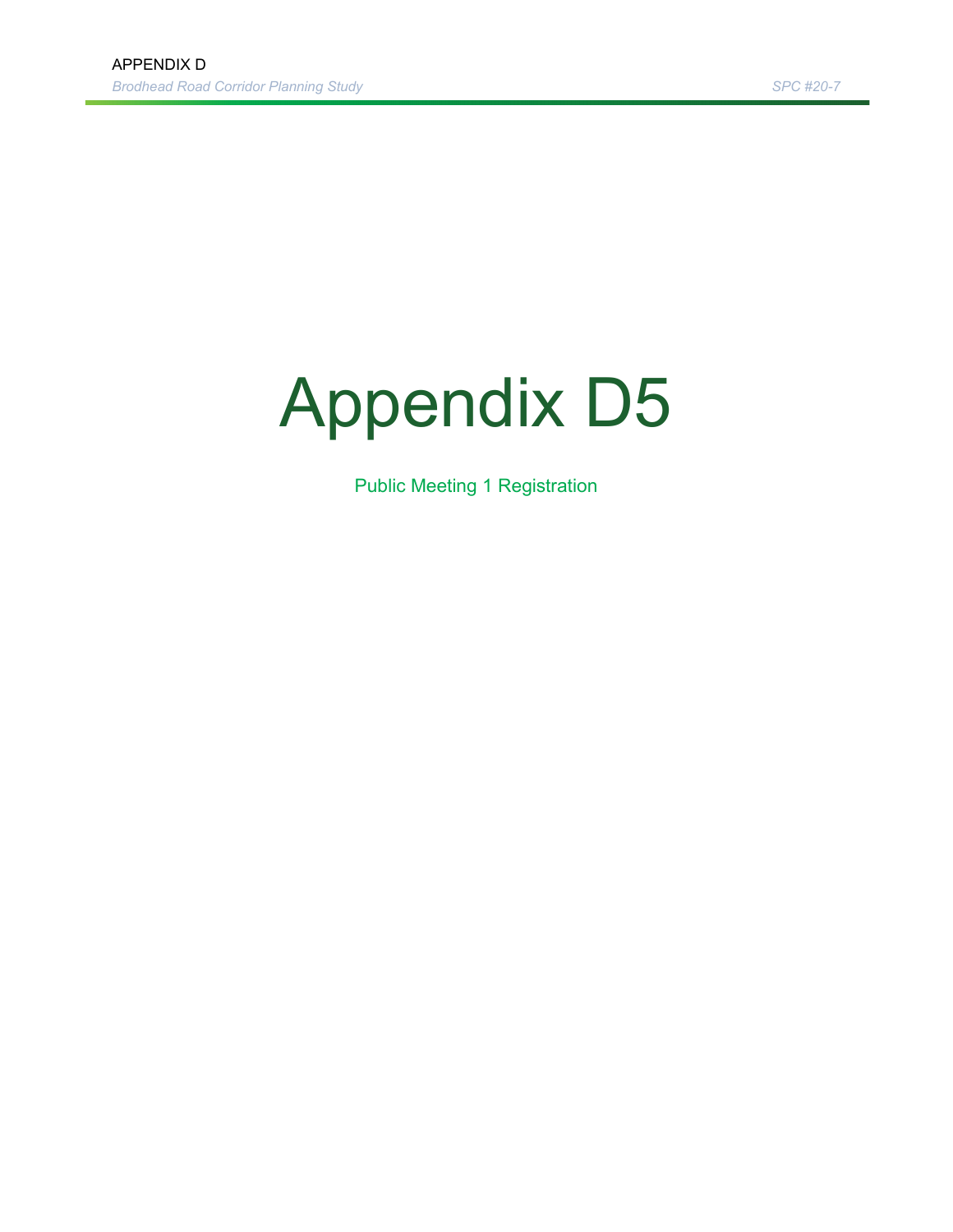| <b>First Name</b> | <b>Last Name</b> | Email                                | <b>Registration Time</b> | <b>Attended</b> | <b>Minutes</b> |
|-------------------|------------------|--------------------------------------|--------------------------|-----------------|----------------|
| <b>Brooke</b>     | <b>Baker</b>     | bakerb@hopewellarea.org              | 2/25/2021 10:13 Yes      |                 | 46             |
| john              | bates            | zoningofficer@hopewelltwp.com        | 3/2/2021 9:53 Yes        |                 | 131            |
| Kristin           | Baum             | kbaum@spcregion.org                  | 2/24/2021 9:15 Yes       |                 | 128            |
| Aurelio           | <b>Bianco</b>    | aureliobnc@gmail.com                 | 3/2/2021 15:39 Yes       |                 | 21             |
| james             | bologna          | james.bologna@aliquippapa.gov        | 2/23/2021 12:30 Yes      |                 | 118            |
| Matt              | Boyko            | matboyko@pa.gov                      | 3/1/2021 12:30 Yes       |                 | 135            |
| John              | <b>Buerkle</b>   | jbuerklejr@gmail.com                 | 2/17/2021 7:47 Yes       |                 | 288            |
| Ashlee            | Caul             | ashleecaul@yahoo.com                 | 2/19/2021 5:02 Yes       |                 | 76             |
| dom               | dandrea          | ddandrea@spcregion.org               | 2/17/2021 12:49 Yes      |                 | 141            |
| Michelle          | Davis            | mlmd92@gmail.com                     | 3/2/2021 18:26 Yes       |                 | 99             |
| Randy             | Dawson           | Randy_dawson@comcast.net             | 2/28/2021 1:01 Yes       |                 | $\overline{7}$ |
| Michael           | Dyrwal           | dyrwal@comcast.net                   | 2/25/2021 10:08 Yes      |                 | 132            |
| Jenni             | Easton           | jenni.easton@gmail.com               | 3/1/2021 12:17 Yes       |                 | 143            |
| Norm              | Ely              | flickersticknorm@hotmail.com         | 2/25/2021 4:26 Yes       |                 | 31             |
| John              | Fisher           | johnf@bcta.com                       | 2/19/2021 10:41 Yes      |                 | 104            |
| David             | Foringer         | davef9110@gmail.com                  | 2/23/2021 15:03 Yes      |                 | 134            |
| Nicole            | Fox              | ndkorker@hotmail.com                 | 2/27/2021 14:35 Yes      |                 | 134            |
| <b>DJ</b>         | Frye             | fryed@hopewellarea.org               | 2/19/2021 12:24 Yes      |                 | 145            |
| Lillian           | Gabreski         | lgabreski@spcregion.org              | 3/1/2021 13:56 Yes       |                 | 52             |
| Richard           | George           | rn.george@comcast.net                | 3/2/2021 18:30 Yes       |                 | 48             |
| Ben               | Gilberti         | bgilberti@hrg-inc.com                | 2/18/2021 9:07 Yes       |                 | 129            |
| sandra            | giordano         | sandygiordano920@gmail.com           | 3/2/2021 17:49 Yes       |                 | 135            |
| Ryan              | Gordon           | rgordon@spcregion.org                | 3/1/2021 14:12 Yes       |                 | 91             |
| Kelly             | Gray             | kellyshroads@hotmail.com             | 2/23/2021 13:05 Yes      |                 | 51             |
| Chuck             | Imbrogno         | imbrogno@spcregion.org               | 2/25/2021 16:33 Yes      |                 | 129            |
| Greg              | Kalamasz         | kalagreg@yahoo.com                   | 2/23/2021 20:09 Yes      |                 | 8              |
| Dave              | Kozak            | Ldx2k@comcast.net                    | 2/23/2021 12:49 Yes      |                 |                |
| Ronald            | Kretz            | rwk4268@hotmail.com                  | 2/18/2021 19:36 Yes      |                 | 113            |
| Mario             | Leone            | manager@ambridgepa.org               | 3/2/2021 18:22 Yes       |                 | 46             |
| Maria             | Longo            | mlongo@beavercountypa.gov            | 2/26/2021 11:07 Yes      |                 | 33             |
| Richard           | Lucci Sr.        | richard@luccikitchens.com            | 3/1/2021 13:09 Yes       |                 | 140            |
| Chris             | Lucia            | clucia@wrallp.com                    | 3/2/2021 14:57 Yes       |                 | 136            |
| Vivian            | Lumbard          | vmlumbard@aol.com                    | 2/26/2021 22:45 Yes      |                 | 130            |
| Ginny             | Majewski         | vam5298@psu.edu                      | 2/26/2021 22:08 Yes      |                 | 45             |
| Jeanette          | Miller           | jeanettecourtneymiller@gmail.com     | 3/1/2021 10:11 Yes       |                 | 126            |
| Miller            | Miller           | millerm@hopewellarea.org             | 2/19/2021 12:14 Yes      |                 | 37             |
| Jennifer          | Milliner         | jpmilliner@aliquippapa.gov           | 2/24/2021 17:42 Yes      |                 | $\mathbf{1}$   |
| Ned               | Mitrovich        | nmitrovich@lsse.com                  | 2/17/2021 15:55 Yes      |                 | 130            |
| Suzanne           | Modrak           | smodrak@beavercountypa.gov           | 2/18/2021 12:27 Yes      |                 | 52             |
| Sara              | Moore            | Sara.moore@mooredesignassociates.com | 2/23/2021 18:43 Yes      |                 |                |
| Valerie           | <b>Myers</b>     | vamyers65@gmail.com                  | 2/25/2021 7:16 Yes       |                 | 93             |
|                   | Natali           | glenn.natali@ccbc.edu                | 2/24/2021 8:28 Yes       |                 | 127            |
| Glenn<br>Michael  | Ranieri          | houseis@comcast.net                  | 3/2/2021 16:57 Yes       |                 | 128            |
|                   |                  |                                      | 3/1/2021 13:18 Yes       |                 |                |
| Chad              | Reese            | creese@wrallp.com                    |                          |                 | 140            |
| Rosanne           | Robinson         | lupini@comcast.net                   | 2/26/2021 9:36 Yes       |                 | 211            |
| Daniel            | Rossi-Keen       | daniel@getriverwise.com              | 2/19/2021 8:46 Yes       |                 | 48             |
| Evan              | Schoss           | eschoss@spcregion.org                | 2/17/2021 15:20 Yes      |                 | 134            |
| Doug              | Schreiber        | Doug@schreiberco.com                 | 3/2/2021 11:14 Yes       |                 | 25             |
| Doug              | Seeley           | dseeley@pa.gov                       | 3/1/2021 12:25 Yes       |                 | 119            |
| Barb              | Smith            | booboo.1972@yahoo.com                | 2/18/2021 8:30 Yes       |                 | 135            |
| Joshua            | Spano            | jspano@spcregion.org                 | 3/1/2021 12:14 Yes       |                 | 152            |
| Patricia          | Then             | pattythenconway@gmail.com            | 3/2/2021 14:20 Yes       |                 | 5              |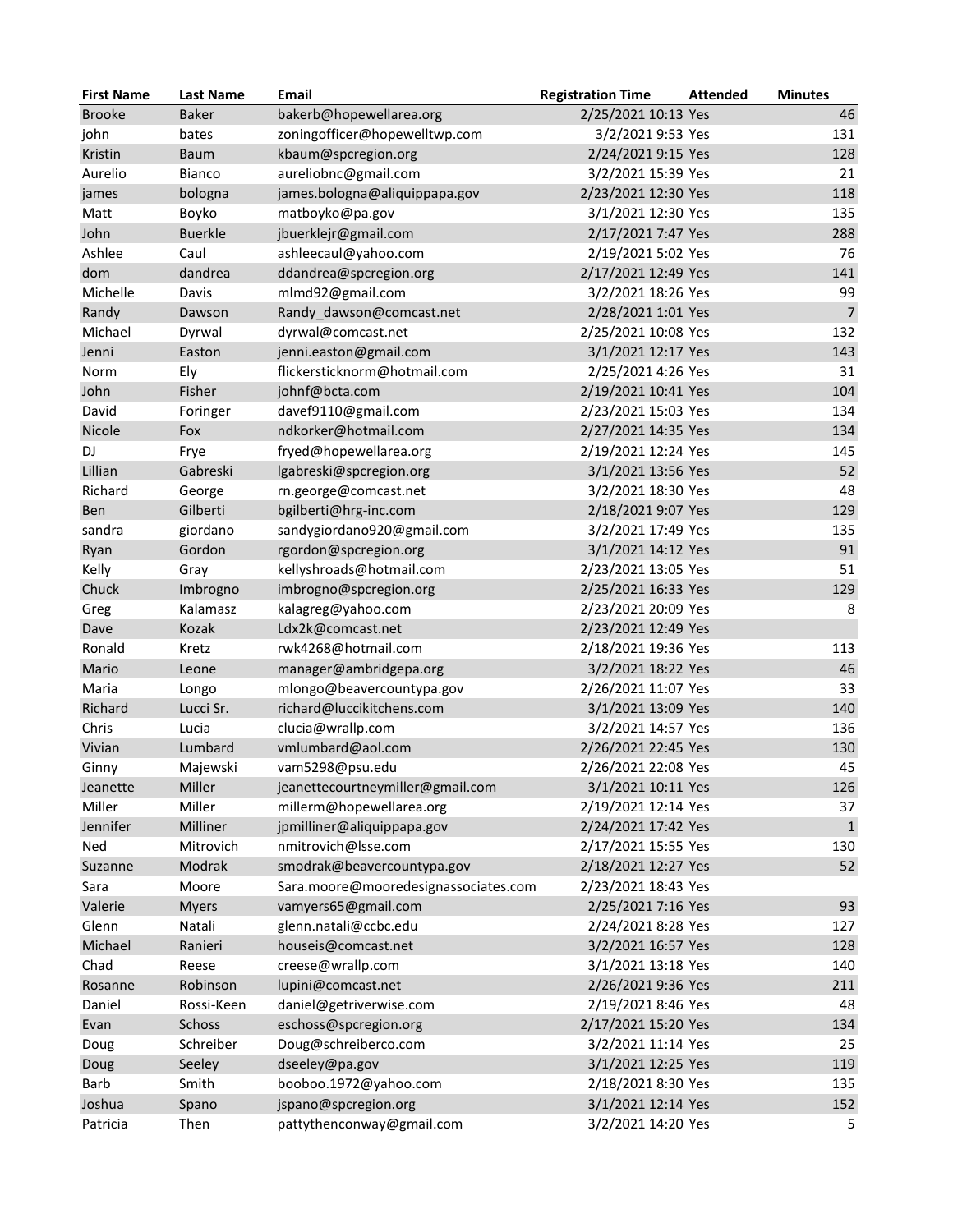| <b>First Name</b> | <b>Last Name</b> | Email                                    | <b>Registration Time</b> | <b>Attended</b> | <b>Minutes</b> |
|-------------------|------------------|------------------------------------------|--------------------------|-----------------|----------------|
| Scott             |                  | Thompson-Gravsthompson-graves@wrallp.com | 3/2/2021 15:27 Yes       |                 | 145            |
| Alexis            | Trbovich         | Alexis.trbovich3@gmail.com               | 3/2/2021 17:48 Yes       |                 | 60             |
| Andy              | Waple            | awaple@spcregion.org                     | 3/1/2021 12:32 Yes       |                 | 48             |
| Joe               | West             | josephwest206@yahoo.com                  | 3/1/2021 13:08 Yes       |                 | 35             |
| Jamie             | Yurcina          | manager@hopewelltwp.com                  | 3/1/2021 16:37 Yes       |                 | 142            |
| Jason             |                  | gillamonstar@gmail.com                   | 2/18/2021 12:23 Yes      |                 | 48             |
| 17245619295       |                  | Unmatched                                |                          | Yes             | 62             |
| 17246224205       |                  | Unmatched                                |                          | Yes             | 83             |
| 14129168665       |                  | Unmatched                                |                          | Yes             | 18             |
| Ashley            | <b>Boulding</b>  | Ashleyboulding@gmail.com                 | 2/18/2021 17:53          |                 |                |
| Vicki             | <b>Barlett</b>   | barlett4521@comcast.net                  | 2/18/2021 0:25           |                 |                |
| <b>ROBERT</b>     | <b>BIBLE</b>     | robertbible@aliquippawater.com           | 2/23/2021 12:40          |                 |                |
| Richard           | Carifo           | richcarifo@gmail.com                     | 2/26/2021 21:11          |                 |                |
| Ron               | Ciucci           | raciucci@comcast.net                     | 2/18/2021 8:59           |                 |                |
| John              | Conroy           | jkconroy2@msn.com                        | 2/17/2021 23:14          |                 |                |
| Daniel            | David            | djdavid76@hotmail.com                    | 2/24/2021 17:01          |                 |                |
| Rose              | <b>DeWeese</b>   | Deweese1226@comcast.net                  | 3/1/2021 6:04            |                 |                |
| <b>Betty</b>      | Emery            | richardemery123@comcast.net              | 2/27/2021 1:35           |                 |                |
| Sandra            | Finch            | SANDILEE155@YAHOO.COM                    | 2/18/2021 9:51           |                 |                |
| <b>Brandon</b>    | Fisher           | bjfisher72@yahoo.com                     | 2/23/2021 12:49          |                 |                |
| Vincent           | Gill             | Vlg49@hotmail.com                        | 2/19/2021 9:56           |                 |                |
| Mary Ann          | Gillooly         | mag15001@yahoo.com                       | 2/20/2021 9:20           |                 |                |
| Bobby             | Hall             | b.hall79@me.com                          | 2/25/2021 15:55          |                 |                |
| Karen             | Henry            | Karen.henry@yahoo.com                    | 2/24/2021 12:17          |                 |                |
| Ronald            | Hogue            | rhogue@monacapa.net                      | 3/2/2021 14:57           |                 |                |
| Michael           | Hope             | mhope@rhodestransit.com                  | 2/25/2021 9:04           |                 |                |
| John              | Keck             | Keck@comcast.net                         | 2/27/2021 12:08          |                 |                |
| Josh              | Konecheck        | jkonecheck@pasen.gov                     | 2/23/2021 11:26          |                 |                |
| Nathan            | Kopsack          | valleyvintagemotorworks@gmail.com        | 2/26/2021 7:32           |                 |                |
| Marcia            | Kozak            | Marciakozak@icloud.com                   | 2/23/2021 12:45          |                 |                |
| <b>Brian</b>      | Krul             | bakrul@transystems.com                   | 2/17/2021 19:50          |                 |                |
| Mario             | Leone            | Manager@ambridgeboro.org                 | 2/25/2021 9:36           |                 |                |
| Jennifer          | Liptak           | jennifer.liptak1@gmail.com               | 2/18/2021 7:23           |                 |                |
| Melissa           | M                | melissamdar@yahoo.com                    | 2/28/2021 6:19           |                 |                |
| PAT               | Madeja           | ppmadeja@gmail.com                       | 2/23/2021 14:51          |                 |                |
| Carla             | Maloney          | cjf3058@gmail.com                        | 2/28/2021 0:43           |                 |                |
| Lorrie            | McCoy            | Lamal@comcast.net                        | 2/23/2021 15:25          |                 |                |
| Dawn              | Meres            | meresd5281@gmail.com                     | 2/23/2021 17:22          |                 |                |
| mary              | morandini        | maryjom@bcta.com                         | 2/19/2021 10:38          |                 |                |
| Jamie             | <b>Myers</b>     | Jamie.myers44@gmail.com                  | 2/25/2021 7:51           |                 |                |
| Nicole            |                  | Nardick-Psoma: nicolep00123@gmail.com    | 2/18/2021 8:24           |                 |                |
| LouAnn            | Nudi             | luloub@verizon.net                       | 2/18/2021 20:01          |                 |                |
| Austin            | Obenauf          | awobenauf@yeahoo.com                     | 2/26/2021 7:38           |                 |                |
| John              | Pasterik         | jpasterik1@gmail.com                     | 2/26/2021 7:23           |                 |                |
| Daniel            | Patton           | Danielusa@comcast.net                    | 2/27/2021 20:44          |                 |                |
| Dorothy           | Perock           | dotperock@comcast.net                    | 2/28/2021 12:42          |                 |                |
| Matthew           | Pettner          | pettnermm@gmail.com                      | 2/24/2021 14:40          |                 |                |
| Τ                 | Phillips         | Tcgp.phillips@gmail.com                  | 2/21/2021 13:58          |                 |                |
| Victor            | Potts            | victorpotts@hotmail.com                  | 3/1/2021 8:01            |                 |                |
| Lloyd             |                  | gm31c10@gmail.com                        | 2/23/2021 17:37          |                 |                |
| Maria             | Ray<br>Richmond  | maria_richmond@msn.com                   | 2/27/2021 22:32          |                 |                |
|                   | Ritchart         |                                          |                          |                 |                |
| Stacy             |                  | Stacy.ritchart@fedex.com                 | 2/23/2021 16:19          |                 |                |